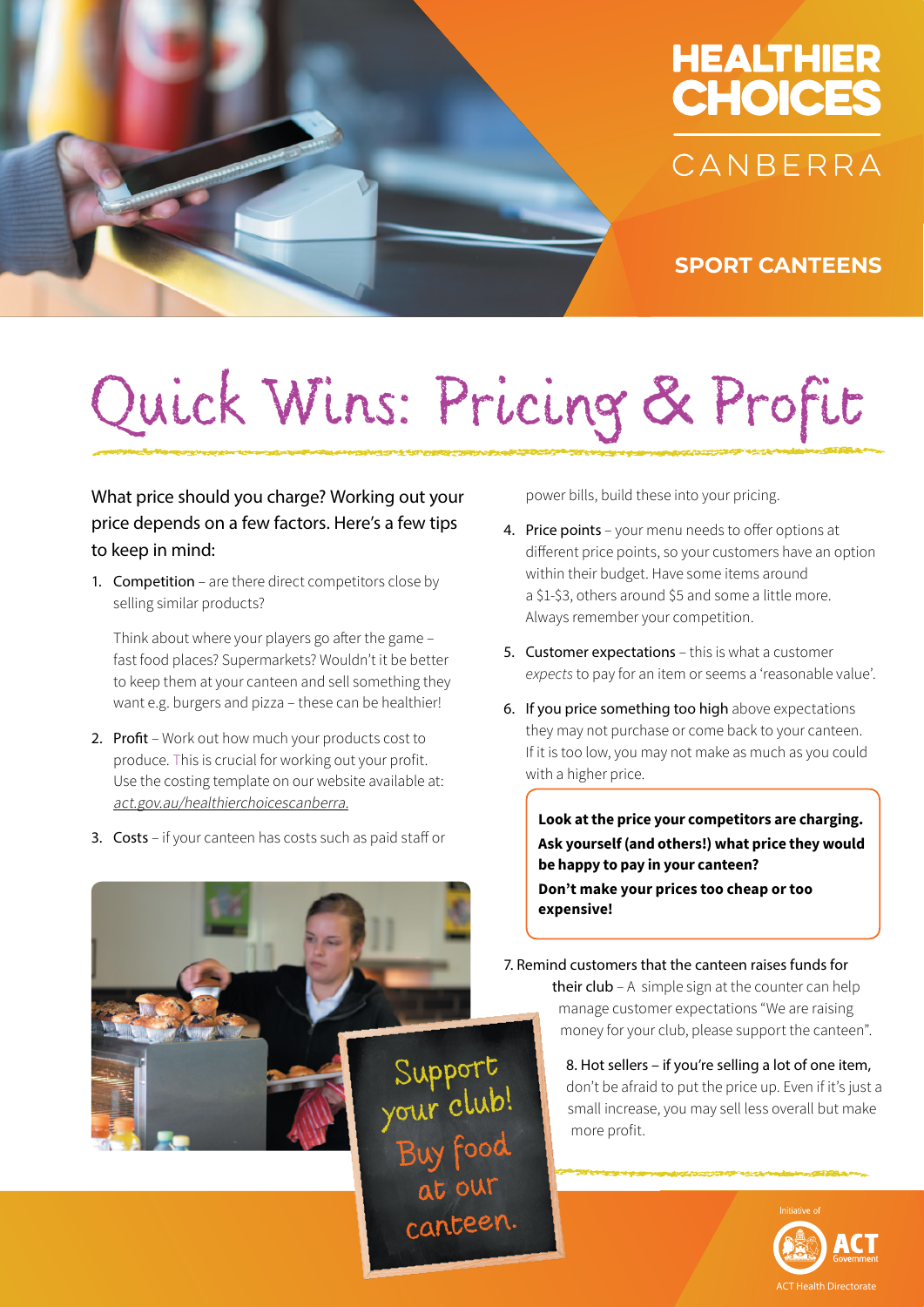#### MEAL DEALS

 $$700$ 

# **HEALTHIER CHOICES** CANBERRA

# Will our canteen make money selling healthier choices?

Did you know some people are willing to pay the same if not more for healthier, tasty choices? Find out how much profit you can make using the [Recipe Costing Tool](https://www.health.act.gov.au/about-our-health-system/healthy-living/healthier-choices-canberra/junior-sport/sports-canteens) and make the most of your healthier options.

#### **PRICE POINTS**

Make sure you cater to all price points.

**Kids will spend \$1 – \$3** 

**Adults will spend \$4 – \$5** 

Some people will spend more if you can offer **good value.**

 $$5.50$ 

#### **MEAL DEALS**

Encourage sales by bundling items together in meal deals like:

- Healthier burger and flavoured milk
- Lasagne and water
- Fruit cup and flavoured milk
- Non-perishable packaged items like Messy Monkey snacks, sultanas, pretzels

**TIP: remember to include healthier options.**

#### PROVIDE A HEALTHIER OPTION AT EACH PRICE POINT

Small fruit muffin or healthier packaged snack for **\$2-3 for the kids**

Burger with salad topping for **\$5-\$7 for the adults**

#### DEAD ITEMS

**TIP: Is it a healthier choice? (If not, take it off the menu).**

more popular?

For example, whole fruit in a bowl may not be a big seller,

### Tried and tested ideas to help maximise your profits!

- 1. Don't just sell something cheap because you bought it at a low price.
- 2. Items that are really high sellers are the ones you can generally put at a higher price.
- 3. Try to promote your most profitable items first. This may be as simple as placing it 'front and centre' to get the customer's attention.

## You might also be interested in?

**Find out how much profit you can make using the [Recipe Pricing Tool](https://www.health.act.gov.au/about-our-health-system/healthy-living/healthier-choices-canberra/junior-sport/sports-canteens) and make the most out of your healthier options.**

For ideas on where to buy packaged healthier snacks download **[Healthier Picks: pre-packaged items suitable for junior sport canteens](https://www.health.act.gov.au/about-our-health-system/healthy-living/healthier-choices-canberra/junior-sport/sports-canteens)**

**ACT Health Directorate** 

HEALTHIER CHOICES CANBERRA

[www.act.gov.au/healthierchoices](http://act.gov.au/healthierchoicescanberra)canberra Phone 02 5124 9515 Email [healthierjuniorsport@act.gov.au](mailto:healthierjuniorsport@act.gov.au)